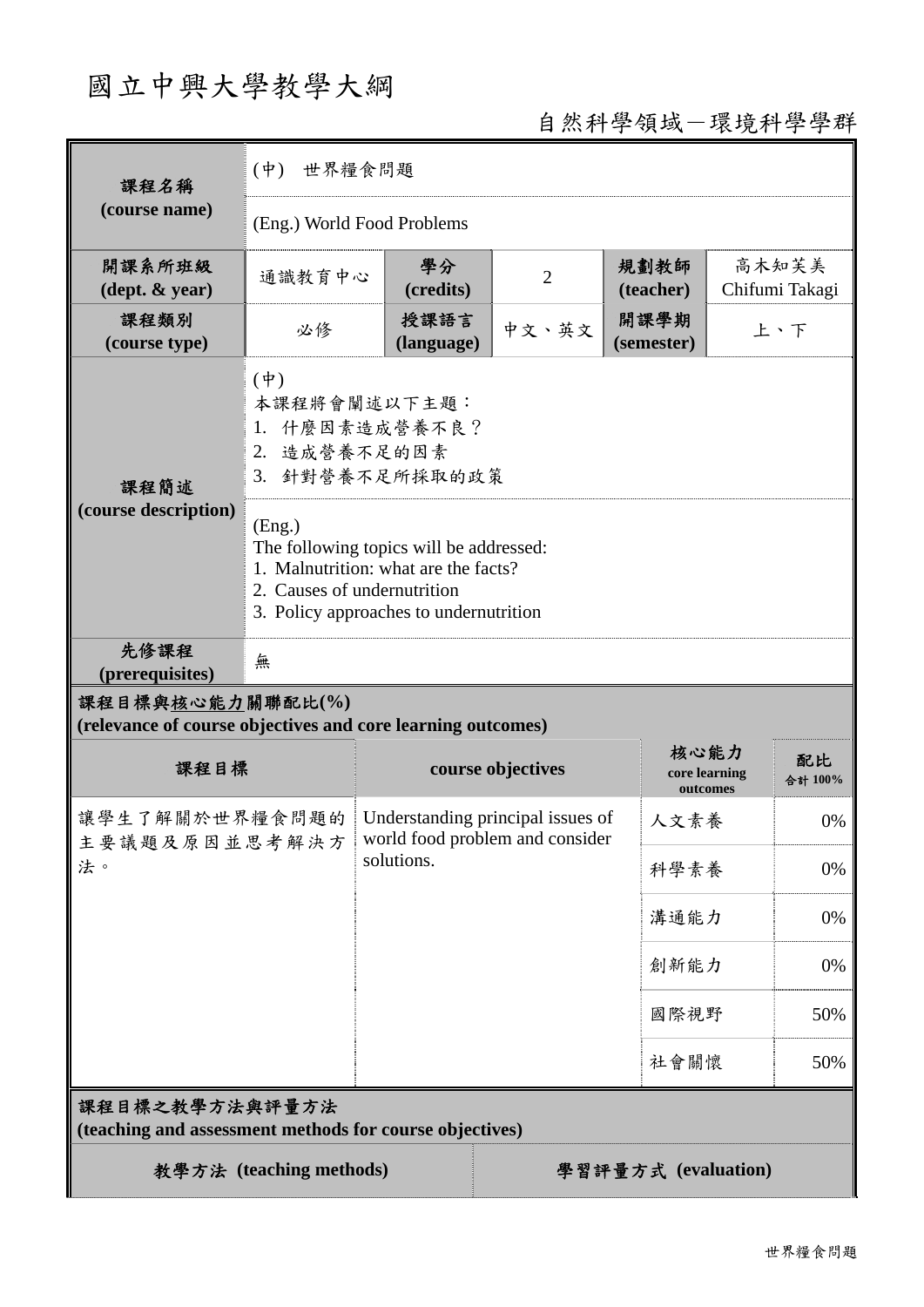### 授課內容(單元名稱與內容、習作 **/** 考試進度、備註)

**(course content and homework / tests schedule)** 

#### **Course content:**

1. Introduction

Part 1 Malnutrition: what are the facts?

- 2. Famines
- 3. Malnutrition definition
- 4. Measuring undernutrition
- 5. Impacts of undernutrition
- 6. Undernutrition: who, when, where?
- Part 2 Causes of undernutrition
- 7. Economics: supply and demand
- 8. It's not food vs. population
- 9. Income distribution and undernutrition
- 10. Other factors influencing demand for food
- 11. Agricultural land and water
- 12. Agricultural production and the environment
- 13. Increasing yields through input intensity
- 14. Increasing yields through new technology
- 15. The interaction between undernutrition and health

#### Part 3 Policy approaches to undernutrition

- 16. Philosophical approaches to undernutrition
- 17. Policies that raise the incomes of the poor
- 18. Policies that address the demographic causes of undernutrition
- 19. Policies that reduce the price of food through subsidized consumption
- 20. Policies that improve access to food: it's all about distribution (isn't it?)
- 21. Policies that raise prices paid to farmers: direct subsidies and elimination of urban bias
- 22. Policies that reduce the price of food by increasing supply
- 23. World food supply and demand for the next half century: alternative scenarios

#### **Field Trip:**

Students will visit an international organization related to world food problems.

#### **Homework:**

Students will receive two writing assignments: 1) Green revolution paper and 2) Policy maker paper. Detailed information will be announced in the class.

#### 教科書與參考書目(書名、作者、書局、代理商、說明) **(textbook & other references)**

The World Food Problem: Toward Ending Undernutrition in the Third World (2009) by H.D. Leather and P. Foster, Lynne Rienner Publishers

#### 課程教材(教師個人網址請列在本校內之網址) **(teaching aids & teacher's website)**

另行公告